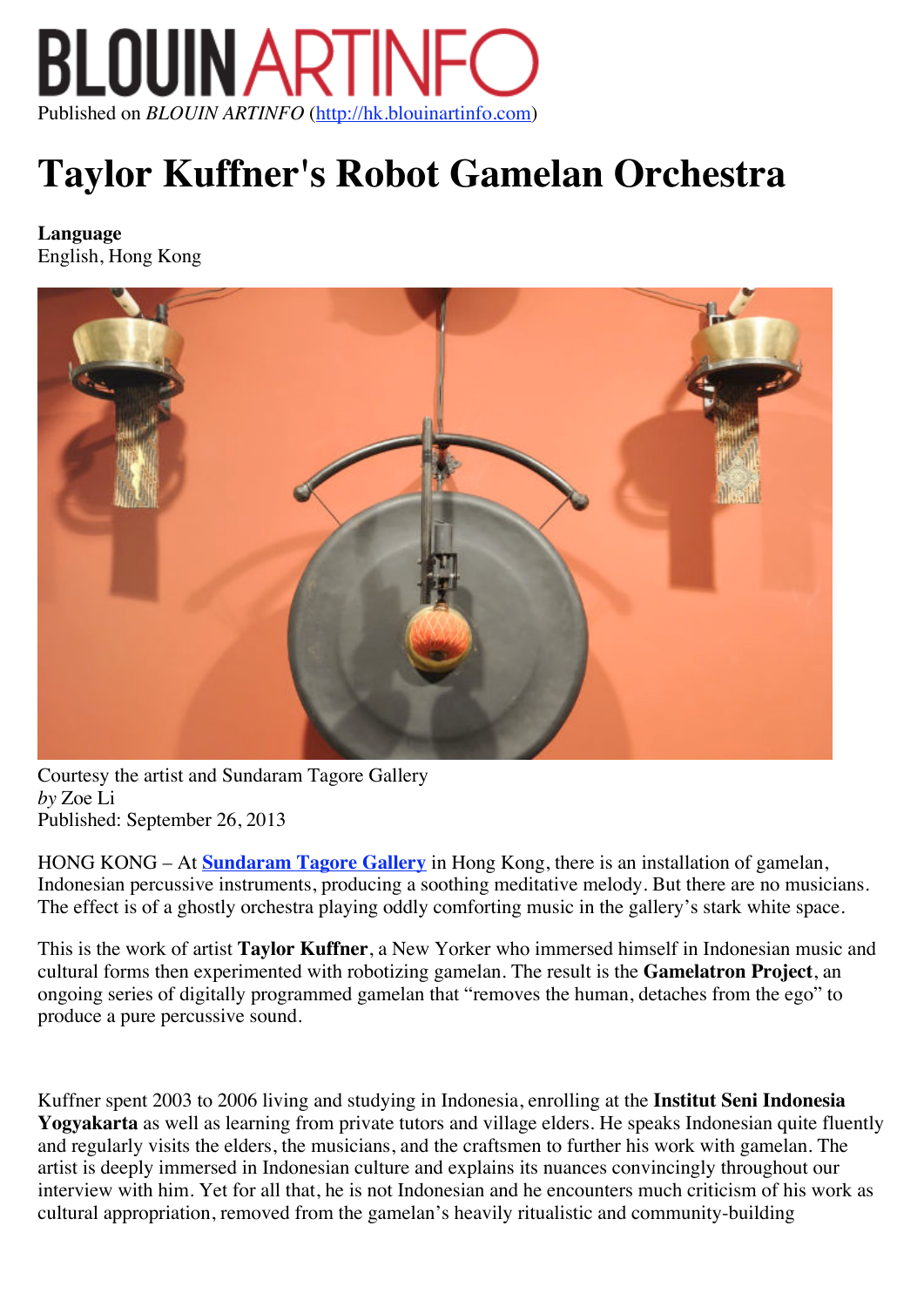significance.

**BLOUIN ARTINFO** chats with Kuffner about how he agrees with his critics but also thinks that they are missing the point.

# **How do you respond to your critics?**

The biggest criticism I get stems from the idea of *gotong royong*, which roughly means "working together" or "communal work." Gamelan is seen as one of the highest forms of *gotong royong* because there is no soloing. Everyone has memorized their parts and they must play as one. Every part is interlocked and doesn't sound right when played alone. So it is blasphemous to have a New Yorker playing these instruments using robots. It's pretentious and it's wrong and I agree with them on that level. But the thing is, the gong predates the idea of *gotong royong*. These instruments weren't invented in order to give humans an activity to do together. Gamelan was co-opted by *gotong royong*.

The origin myth of the gong says that the divine told a Javanese king to make the gong because the sound it would produce would be a manifestation of the divine. The sound wasn't a representation of the divine; it was the divine.

When you alleviate the human from the equation, you can focus on this sound, this connection to something greater. When I watch a person perform I can't help but think about the amazing skills of that musician.Their incredible technique overshadows the sound; it somehow becomes secondary to the prowess of that musician. But when I take the person out of the equation, it erases the ego of the person who is playing it and we can focus on our encounter with the sound.

Believe it or not I have gotten more criticism from ethnomusicologists and gamelan aficionados who are from America, than from Indonesians themselves. These instruments are so wrapped up in this exoticism and cultural dogma, like, only if you're a Javanese Hindu can you possibly feel or understand this. But I think it's universally human to respond to the reverberance of sound. It's its own thing that gets co-opted and utilized by secular and non-secular traditions. Outside of Bali it's seen as a bit of a pompous royal tradition in some sense and Indonesians want to be looking forward and aren't so interested in this precolonial exoticism representing them. What I'm doing is detaching gamelan from a lot of the dogma.

#### **Can you explain the idea of the physical experience of sound and how that relates to the Gamelatron Project?**

My installations are an immersive experience and are part kinetic sculpture, part sound installation. I remember when I first heard gamelan my favorite thing was being in the middle of the engulfing sound and I want to yoke the power of this reverberance as I see the way that resonance affects people and their bodies and their mood and thinking patterns. I think that we've lost some of the beauty of encountering the reverberance of a physical instrument. It is a physical experience. I don't always like calling my work "sound art" as I think they're beautiful objects and the kinetics is a part of the experience.

# **How did you design your installation according to the Sundaram Tagore Gallery space?**

The installation is meant to be one piece, but because the gallery is made of two spaces, one on top of the other, I have split the instruments into the ones with slightly higher pitch and the ones with slightly lower pitch, and each set is installed in the separate spaces. This is roughly following the idea of gender and the interrelationship of male and female, that when the instruments of two different pitches are played together it creates this wave of sound. Because the piece has been split up, we might lose some of the connection of the tones, but it is also an experiment with what we can do with the space.

### **Can you run speakers from one level to the other to promote the resonance?**

I never use speakers. Everything is acoustic. Since we invented microphones and speakers we tend to